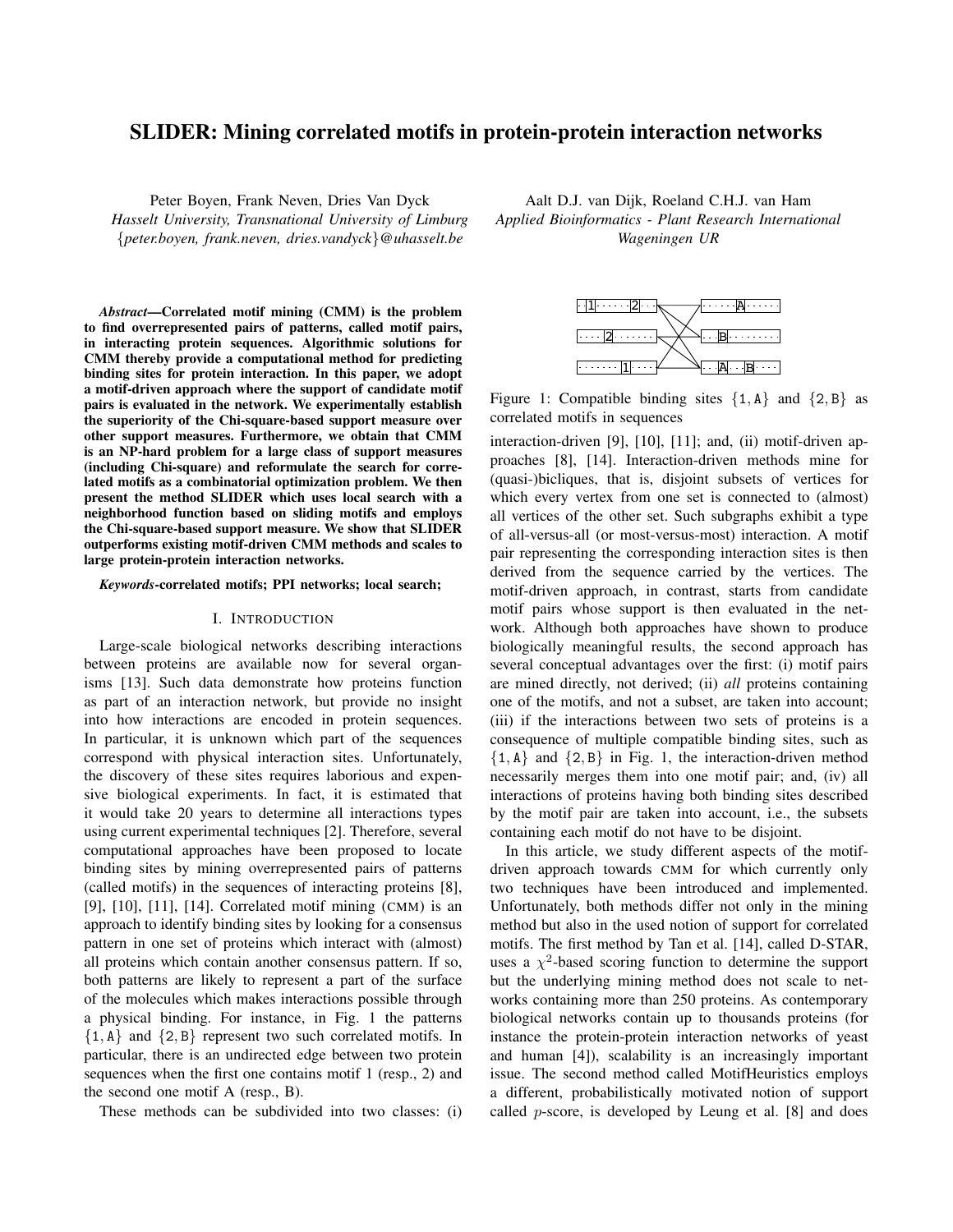scale to larger networks. Although the authors argue in their paper that MotifHeuristics is superior to D-STAR, it remains unclear if the latter is due to the different support measure or the underlying mining method. Moreover, an in-depth study of support measures *as such* has never been undertaken.

The contributions of this paper are: (i) a thorough empirical study of the effectiveness of various notions of support for correlated motifs; (ii) we have proven that, under reasonable assumptions concerning the used notion of support, the complexity of the correlated motif mining problem is NP-hard and its associated decision problem is in NP. We therefore approach the problem as a combinatorial optimization problem. And (iii) SLIDER, a local search method in which the key component is its neighborhood function which views a motif as a window which slides over the amino acid sequences of the proteins. We validate SLIDER by showing that it outperforms all existing motifdriven approaches on retrieving implanted motif pairs from artificial networks. Furthermore our experiments show that SLIDER is able to tackle CMM on large protein-protein interaction networks.

We assume the reader is familiar with basic concepts of graph theory and computational complexity; any basic textbook in each of these areas, like [6] and [5], will supply the necessary background. We will often use the popular abbreviation *biclique* for a complete bipartite subgraph.

### II. CORRELATED MOTIF MINING PROBLEM

We model a protein-protein interaction (PPI) network by an undirected labeled graph  $G = (V, E, \lambda)$  in which the vertices  $V$  correspond to the proteins, the edges  $E$  to the interactions and the labels of the vertices to the amino acid sequence of the proteins. Hence, the label function  $\lambda$  maps each vertex  $v \in V$  to a string  $\lambda(v)$  over the alphabet  $\Sigma =$  ${A, \ldots, Z} \ \{B, J, 0, U, X, Z\}.$ 

An  $(\ell, d)$ *-motif* is a string of length  $\ell$  over the alphabet  $\Sigma \cup \{x\}$  containing exactly d x-characters. The character x is interpreted as a wildcard-symbol, i.e., it matches with any character of  $\Sigma$ . For instance, GAQPRNMY matches the  $(8, 4)$ motif GxxPxNxY. A protein *contains* an  $(\ell, d)$ -motif X if its amino acid sequence contains a substring of length  $\ell$  that matches X.

Given an  $(\ell, d)$ -motif X and a PPI-network  $G =$  $(V, E, \lambda)$ , let  $V_X = \{v \in V \mid \lambda(v)$  contains X $\}$ , be the set of proteins in the network containing the motif  $X$ , and

$$
E_{X,Y} = \{ \{u, v\} \in E \mid u \in V_X \land v \in V_Y \},\
$$

be the set of interactions between proteins containing  $X$ and proteins containing Y. Hence, the subgraph  $G_{X,Y}$ *selected* by a motif pair  $\{X, Y\}$  is  $G_{X,Y} = (V_X \cup$  $V_Y, E_{X,Y}, \lambda_{|V_X \cup V_Y}$  with  $\lambda_{|V_X \cup V_Y}$  the restriction of  $\lambda$  to  $V_X \cup V_Y$ . Note that  $V_X$  and  $V_Y$  can share proteins.

A *support measure* f is simply a function mapping a motif pair  $\{X, Y\}$  and a graph G to a positive real number  $f({X, Y}, G)$ . We refer to  $f({X, Y}, G)$  as the *support* of  $\{X, Y\}$  in G.

We next formulate the correlated motif pair mining problem in a PPI-network (Correlated Motif Mining, CMM):

**Input:** a PPI-network  $G = (V, E, \lambda)$ , three natural numbers  $\ell, d, k$  and a support measure f.

**Output:** the k  $(\ell, d)$ -motif pairs  $\{X_1, Y_1\}, \ldots, \{X_k, Y_k\}$ with highest support in  $G$  with respect to  $f$ .

## III. SUPPORT MEASURES

Support measures should reflect the power of a motif pair to describe interactions. Several considerations should be taken into account in deciding how to measure the descriptive power of a motif pair for a given PPI-network  $G = (V, E, \lambda)$ : (i)  $E_{X,Y}$  should be significantly larger than expected given  $G$ ,  $V_X$  and  $V_Y$ ; and, (ii)  $V_X$  and  $V_Y$  should be large enough in order to minimize the likelihood that the appearance of the motif  $X$ , respectively  $Y$ , in the sequences of the proteins in  $V_X$ , respectively  $V_Y$ , is just by chance.

In other words, we want the motifs  $X$  and  $Y$  to truly represent an overrepresented consensus pattern in the sequences of the proteins in  $V_X$  respectively  $V_Y$  in order to increase the likelihood that they correspond to, or at least overlap with, a so called *binding site* – a part of the molecule on the surface that makes interactions between proteins from  $V_X$  and  $V_Y$ possible through a molecular lock-and-key mechanism.

We call a motif pair  $\{X, Y\}$  complete if each protein from  $V_X$  interacts with each protein from  $V_Y$ .

## *A. A* χ 2 *-based support measure*

Tan et al. [14] introduced the  $\chi^2$ -score for statistical significance as a support measure for CMM:

$$
f_{\chi^2}(\{X,Y\},G) = \begin{cases} \frac{(|E_{X,Y}| - \overline{E_{X,Y}})^2}{\overline{E_{X,Y}}} & \text{if } |E_{X,Y}| > \overline{E_{X,Y}}\\ 0 & \text{if } |E_{X,Y}| \le \overline{E_{X,Y}} \end{cases}
$$

with  $\overline{E_{X,Y}}$  the expected number of interactions between  $V_X$ and V<sup>Y</sup> , which is calculated by assuming a uniform *density* of edges. To that end, let  $ed(G) = |E| / { |V| \choose 2}$  be the *edge density* of G, i.e., the proportion of edges it has of all its potential edges. Then,  $\overline{E_{X,Y}} = ed(G)M(V_X, V_Y)$ , with the maximum amount of edges in the subnetwork

$$
M(V_X, V_Y) = \left( |V_X| |V_Y| - \binom{|V_X \cap V_Y|}{2} - |V_X \cap V_Y| \right) .
$$

If we also use the edge density of the selected subnetwork  $ed(G_{X,Y}) = |E_{X,Y}|/M(V_X,V_Y)$ , we can rewrite the  $\chi^2$ support of  $\{X, Y\}$  for which  $|E_{X,Y}| > \overline{E_{X,Y}}$  as

$$
f_{\chi^2}(\{X,Y\},G) = M(V_X,V_Y)\frac{(\mathrm{ed}(G_{X,Y}) - \mathrm{ed}(G))^2}{\mathrm{ed}(G)}
$$

.

As  $ed(G)$  is a constant for a fixed PPI-network, we clearly see in this form that  $f_{\gamma^2}$  uses two criteria to determine the support of a motif pair  $\{X, Y\}$ : (i) the difference in edge density of  $G_{X,Y}$  and G, which rewards a larger  $E_{X,Y}$  than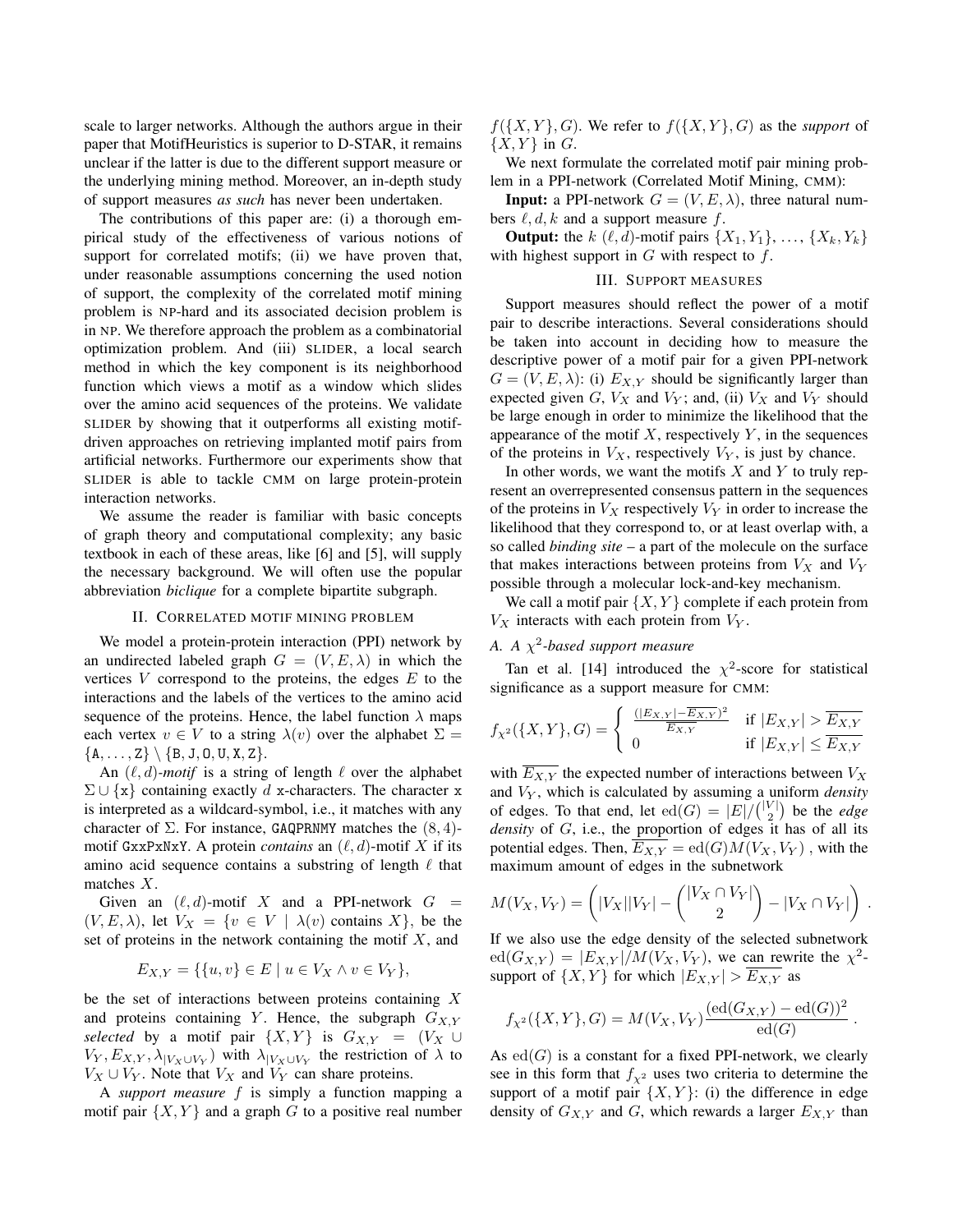expected; and, (ii) the (potential) size of  $G_{X,Y}$  in terms of the number of edges, which rewards larger  $V_X$  and  $V_Y$ .

## *B.* p*-score: a probabilistic support measure*

The p-score is a measure introduced by Leung et al. [8] to evaluate the statistical significance of a motif pair  $\{X, Y\}$  in a PPI-network  $G = (V, E, \lambda)$  by estimating the conditional probability that there are  $|E_{X,Y}|$  or more interactions between  $V_X$  and  $V_Y$  given the number of interactions involving  $V_X$  and assuming a uniform distribution of interactions over all interaction partners. Motif pairs for which this probability is small are considered to be statistically significant.

## *C. Comparison of*  $f_{\chi^2}$  *and*  $f_p$

Comparing  $f_p$  with  $f_{\chi^2}$ , a major difference is that  $f_{\chi^2}$ bases its support on the whole network  $G$ , while  $f_p$ -support uses only a small environment of the selected subnetwork. Moreover, besides the typical edge distribution assumption,  $f_p$  makes implicitly the following additional assumptions: (i)  $V_X$  and  $V_Y$  are disjoint; and, (ii) every interaction from  $E_X$  $(E_Y)$  can be described using X  $(Y)$ , thus to calculate the support of  $\{X, Y\}$  each protein is assumed to have only one binding site. Finally, we stress a design flaw in the definition of  $f_p$ : the approximation used becomes less precise when  $ed(G_{X,Y})$  becomes larger, i.e., becomes more interesting.

#### IV. COMPLEXITY OF CMM

We can prove that CMM is NP-hard for a whole class of support measures and show at the end of the section that  $f_{\chi^2}$  is a member of that class.

We call a support measures *compliant* if it abides to three reasonable conditions: (i) the support can be computed efficiently; (ii) if the topology of the selected subnetworks of two motif pairs differ only in the number of edges, the one which covers more interactions has higher support; and, (iii) the support of a complete motif pair increases with the size of the selected subnetwork. We call a support measure f *biclique-maximal* if any complete motif  $\{X, Y\}$ with  $|V_X| = |V_Y|$  scores highest if  $G_{X,Y}$  is a biclique and *clique-maximal* if the motif scores highest if it is a clique.

We can show that CMM is NP-hard by proving that even a simplified version of the associated decision (D) problem is already NP-complete. Let D-CMM be the problem to decide whether for a given PPI-network  $G = (V, E, \lambda)$ , natural numbers  $\ell, d$ , a real number t and a support measure f, there exists an  $(\ell, d)$ -motif pair  $\{X, Y\}$  for which  $f({X, Y}, G) \ge t$ .

*Theorem 1:* D-CMM is NP-complete for any clique- or biclique-maximal compliant support measure f.

For the proof and a more formal treatment, we refer to [3].

It is easy to see that  $f_{\gamma^2}$  abides the conditions and is biclique-maximal. Indeed, the support for a complete motif pair  $\{X, Y\}$  where  $|V_X| = |V_Y|$  in any PPI-network G is  $M(V_X, V_Y)(1 - ed(G))^2/ed(G)$ , which is maximal for  $|V_X \cap V_Y| = 0.$ 



Figure 2: Two neighboring  $(6, 3)$ -motifs as sliding windows on a sequence. Moving from RTxTxx to KxxTxT, shifts the window to the left.

#### V. SLIDER

Since the decision problem associated with CMM is in NP, CMM can be tackled efficiently as a search problem in the space of all possible  $(\ell, d)$ -motif pairs. If we add the assumption that similar motifs can be expected to get similar support, it has the typical form of a *combinatorial optimization problem*. A number of heuristic algorithms called *meta-heuristics* are known to yield good solutions to a wide variety of combinatorial optimization problems. One such meta-heuristic is *local search* [1]. Local search algorithms move from the current point to a neighboring point in the space of candidate solutions until a locally optimal solution is found, i.e., a solution that maximizes f in its neighborhood. This process is repeated with many initial random starting points and the best results are saved.

Thus, in order to apply local search to CMM, we need to define a neighborhood function  $N$  which maps a motif pair  $\{X, Y\}$  to its neighbors  $N(\{X, Y\})$  in the space of all motif pairs. Consider a motif pair  $\{X, Y\}$  and the selected subnetwork  $G_{X,Y}$ . Ideally, the subnetwork  $G_{X',Y'}$  selected by a neighbor  $\{X', Y'\} \in N(\{X, Y\})$  should also be "close" to  $G_{X,Y}$  in the sense that at least some proteins and interactions should be shared between  $G_{X,Y}$  and  $G_{X',Y'}$ . To that end, we first define a neighbor function  $N<sup>slide</sup>$  on motifs, which will be the basis for a neighbor function on motif pairs. Looking for a match of an  $(\ell, d)$ -motif X in a protein can be seen as sliding a window of length  $\ell$  with  $\ell - d$  holes over the sequence until the characters in the holes match the non-wildcard characters of  $X$ . Hence, a motif  $X'$  obtained by closing a hole on a matching substring and creating a new one while respecting the window size  $\ell$ , guarantees that the same protein will contain  $X'$ . In this way, we can slide the motif window to the left or right by punching the new hole before the first or after the last original character, as illustrated in Fig. 2 and formally defined next.

For a motif X, denote by  $\text{trim}(X)$ , the motif obtained from  $X$  by removing leading and trailing wildcards. That is, trim(xTxTxx) = TxT. A motif  $X' \in N^{\text{slide}}(X)$  if X and X' have the same length and trim $(Y)$  = trim $(Y')$ where  $Y$  (resp.,  $Y'$ ) is obtained from  $X$  (resp.,  $X'$ ) by changing one non-wildcard character into a wildcard. In Fig. 2, X equals RTxTxx while  $X'$  equals KxxTxT. Now,  $X' \in N^{\text{slide}}(X)$  as X (resp., X') can be transformed into  $Y = \text{RT} \times \text{TSP}$ ,  $Y' = \text{XXX} \times \text{TSP}$  by changing one nonwildcard character into a wildcard and  $Y$  equals  $Y'$  after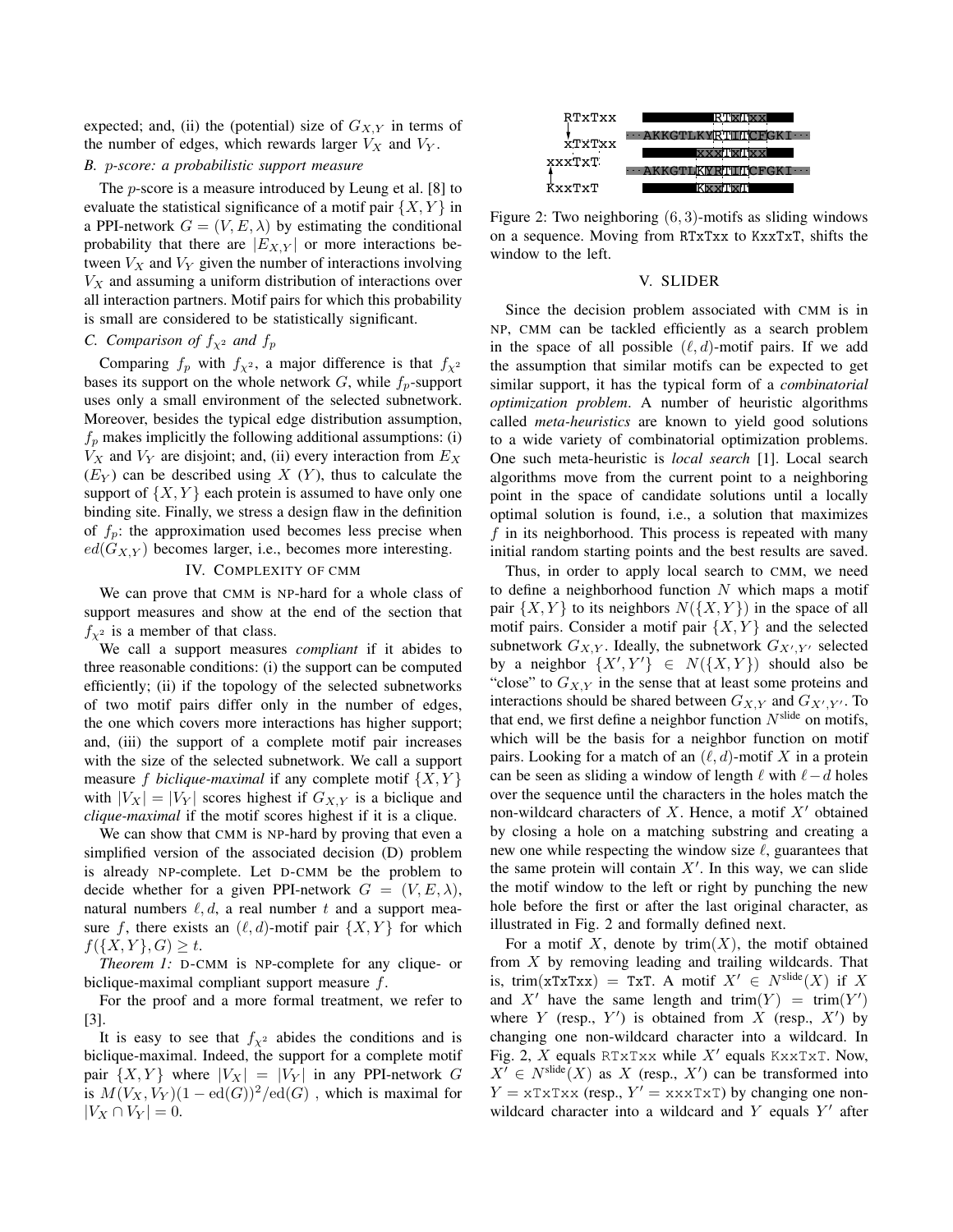stripping leading and trailing wildcards. Next, we define  $N^{\text{slide}}$  for motif pairs. That is,  $\{X', Y'\} \in N^{\text{slide}}(\{X, Y\})$ if  $X' \in N^{\text{slide}}(X) \wedge Y' = Y$  or  $Y' \in N^{\text{slide}}(Y) \wedge X' = X$ . Note that when applying  $N<sup>slide</sup>$  to pairs of motifs, one of the motifs remains fixed. Our experiments, reported in Section 7.3, show that fixing one motif at each step greatly improves the effectiveness.

We define the method SLIDER as local search with: (i) neighbor function  $N^{\text{slide}}$ ; and, (ii) support measure  $f_{\gamma^2}$ .

#### VI. DATASETS

Artificial data. To evaluate the biological relevance of the different notions of support and the power of heuristic methods to retrieve the best motif pairs in terms of describing interactions, we created a number of artificial networks as follows. Each network is composed of 100 proteins which are randomly chosen out of the well-known yeast network [4]. We then generate 50 random  $(8, 3)$ motifs  $<sup>1</sup>$  and implant 3 to 10 instances of each motif in the</sup> sequences of randomly chosen proteins. Then, we implant motif pairs by randomly selecting two implanted motifs  $X$ and  $Y$  and connecting each protein containing  $X$  with each protein containing Y until a chosen minimal edge density is obtained – we used 0.1, 0.2 and 0.3. Consequently, the network obtained is perfect in the sense that each interaction is a direct consequence of an implanted motif pair. Because noise and missing data are an important factor in biological networks, we also evaluate the resistance to noise of both the support measures and heuristic methods. To that end, we create "diluted" versions of each network, by choosing a dilution level  $\alpha$  (from 0.05 to 0.3 in 0.05 steps) and flipping the edge relation of each pair of vertices with probability  $a$ .

We restrict ourselves to networks of 100 proteins because this is more or less the maximum size for which we are still able to mine the motif pairs with highest support for each support measure by a brute force computation within a reasonable time frame.

Biological data. To assess the effectiveness of SLIDER on larger networks, we ran our method on the high-confidence protein-protein interaction network of yeast [4] consisting of 1620 nodes and 9060 interactions. It is very difficult to measure the biological significance of the found correlated motifs, because only very few of them are actually known. Therefore, we executed a brute force CMM-algorithm over the yeast network on a computer cluster, finding the best 1 000 correlated motifs according to  $f_{\chi^2}$  and compared these to the results returned by SLIDER. The brute force computation occupied about 100 nodes in the cluster spanning a period of 2 weeks. Its purpose was to create a baseline for motif-driven CMM-algorithms as well as collecting the best correlated yeast motifs for biological analysis (which is still ongoing at this point).

### VII. EXPERIMENTS

With the exception of the brute force run on yeast, all experiments were run on a 3GHz Mac Pro with 4GB of RAM and 8 cores. In the sequel, whenever a timing is mentioned and unless explicitly mentioned otherwise, the experiment was run using only 1 core. Nevertheless, we stress that our SLIDER-prototype, implemented in Java, can use as many processors as are available. In this section, we experimentally assess the effectiveness of (i) support measures to assign a support to a motif pair reflecting its power to describe interactions; and, (ii) neighbor functions to find the motif pairs with highest support by exploring the space of all motif pairs. Furthermore, we compare SLIDER with other motif-driven CMM-methods. To this end, we need a notion of precision that compares an ordered set of motif pairs to a set of motif pairs which is considered to be the "ground truth". Finally, we assess the effectiveness of SLIDER on the yeast network.

#### *A. Precision for motif pairs*

We define the similarity between  $(\ell, d)$ -motif pairs  $\{X, Y\}$  and  $\{X', Y'\}$  in a PPI-network  $G = (V, E, \lambda)$  as

$$
s({X,Y},{Y,Y',Y'},G) = \frac{|E_{X,Y} \cap_{pos} E_{X',Y'}|}{|E_{X,Y} \cup E_{X',Y'}|},
$$

where  $\{v, w\} \in E_{X, Y \cap_{pos} X', Y'}$  if there exists substrings  $s_v$ and  $s'_v$  in  $\lambda(v)$  and substrings  $s_w$  and  $s'_w$  in  $\lambda(w)$  such that  $s_v$ (resp.,  $s_w$ ) matches with X (resp., Y),  $s'_v$  (resp.  $s'_w$ ) matches with X' (resp., Y'), and,  $s_v$  and  $s'_v$  as well as  $s_w$  and  $s'_w$ overlap in at least  $\lceil \ell/3 \rceil$  positions in  $\lambda(v)$  respectively  $\lambda(w)$ .

Let  $S = \{M_1, \ldots, M_n\}$  be a list of motif pairs, then we reduce S by deleting for every j from 1 to n, every  $M_i$  for  $i > j$  such that  $s(M_i, M_j) \geq 0.9$ . We denote the reduced version of  $S$  by  $S^*$ .

Let T be a set of "ground truth"  $(\ell, d)$ -motif pairs and let  $S = \{M_1, \ldots, M_n\}$  be a list of  $(\ell, d)$ -motif pairs to be compared against  $T$ . We define the precision of  $S$  against  $T$ at rank k as the fraction of motif pairs  $M_i$  in  $S^*$ ,  $1 \le i \le k$ for which there exists a motif pair  $M_T$  in  $T^*$  such that  $s(M_i, M_T) \geq 0.9$ . We note that, when  $k = |T^*|$ , the precision as defined above also corresponds to the usual notion of recall.

### *B. Evaluation of support measures*

Since the most describing motif pairs in real PPI-networks are unknown, we measure the ability of a support measure to assign the highest support to motif pairs on artificial networks with implanted motifs, as described in Section VI. We used a collection of networks  $G_e^a$  with edge density  $e\%$ and dilution level  $a\%$ . We compare the support measures by looking at the precision of implanted motif pairs on  $G_e^a$ at rank  $m$ , where  $m$  equals the number of implanted motif

<sup>&</sup>lt;sup>1</sup>Using entropy analysis, research has shown that the highest amount of structural information per sequence length can be found in subsequences of length 7 to 9 (see Fig. 1 in [12]).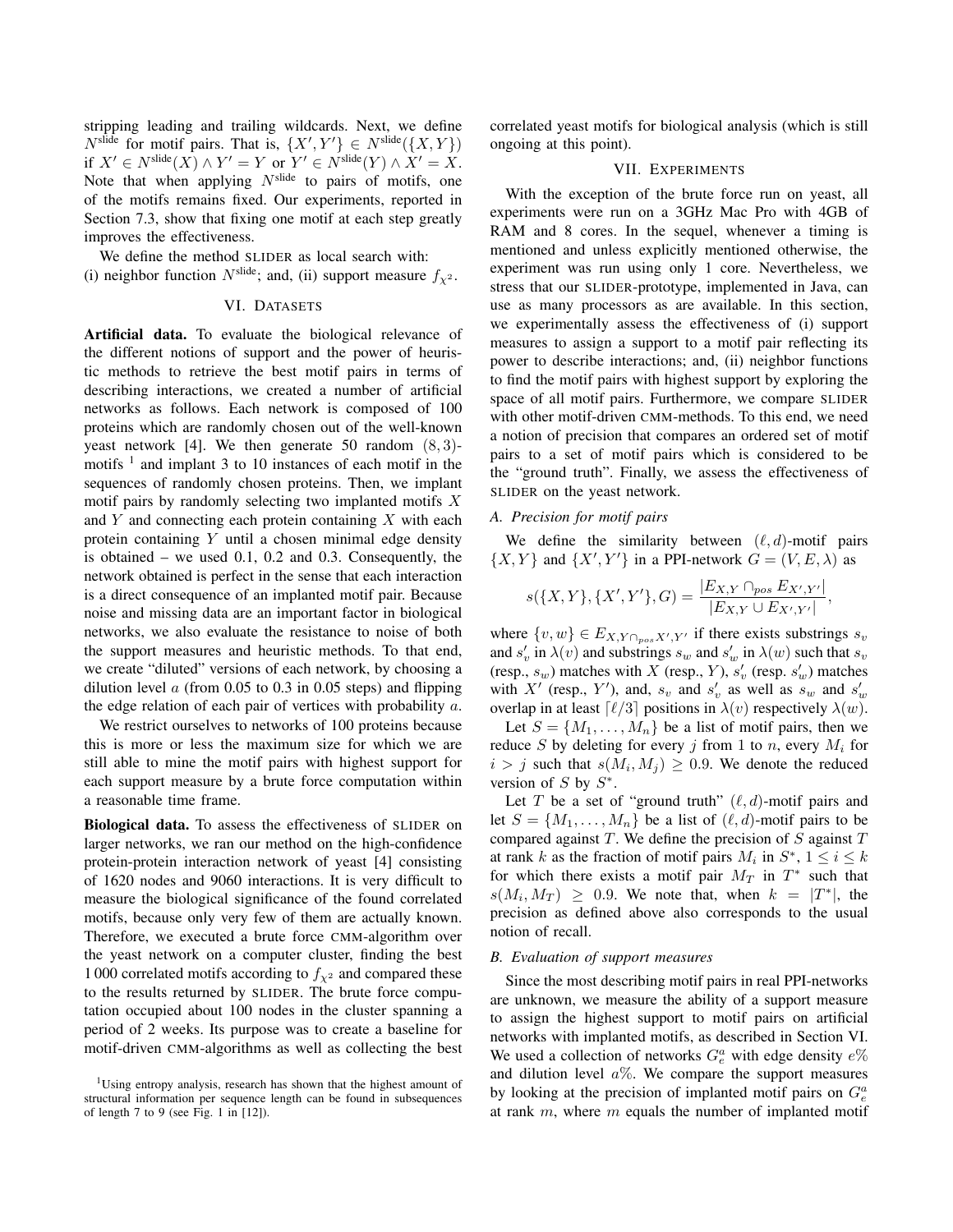pairs. Remark that, in this setting, recall and precision are the same.

In order to make sure that the  $f_{\chi^2}$  and  $f_p$  assign a meaningful support, we also implemented two naive support measures  $f_c$  and  $f_v$ . The  $f_c$ -support in a PPI-network  $G = (V, E)$  is simply the number of interactions covered:  $f_c({X, Y}, G) = |E_{X,Y}|$  and

$$
f_v({X, Y}, G) = \frac{|E_{X,Y}|}{M(V_X, V_Y) + |V_X \cup V_Y|}
$$

.

Both measures are naive in that they are independent of the interaction distribution in  $G$ . It is straightforward to show that both measures are compliant and biclique-maximal.

A visual inspection of the graph in Fig. 3a already indicates that  $f_{\chi^2}$  globally outperforms the other support measures in selecting motif pairs describing actual interactions. Indeed, at every data point, the precision of  $f_{\gamma^2}$ is the best value or very close to the best value of the four support measures considered. Moreover, comparing precision on diluted networks shows that  $f_{\chi^2}$  is vastly more robust to noise — a crucial aspect since contemporary PPI-networks still contain large amounts of both noise and missing data [16]. The results on the artificial networks with a greater density showed the same trends.

Thus, we can conclude from this experimental section that  $f_{\chi^2}$  is superior to all other support measures considered on all merits.

#### *C. Evaluation of neighborhood functions*

We also defined several naive neighbor functions on motif pairs, based on simple perturbations of its component motifs. Fig. 3b displays the precision of local search with each of these neighborhood functions on the implanted network of density 10%. The displayed precision is averaged over 5 local search runs. As the speed of local search is highly dependent on the chosen neighbor function, we provided each run the same amount of time (10 minutes).

For the sake of completeness, we also experimented with neighborhood functions on motif pairs where both motifs can be replaced with a neighboring one (in contrast to the previous neighborhood functions where one is kept fixed). Unfortunately, the precision was never larger than 10%, independent of the level of dilution.

#### *D. Comparison with existing methods*

D-STAR. Tan et al. introduced the first motif-driven method for CMM: D-STAR [14]. Strictly speaking, D-STAR does not deliver  $(\ell, d)$ -motifs. Instead it returns two strings  $s_X$ and  $s_Y$ , and two sets of proteins  $V_X$  and  $V_Y$  together with the indices of the substring of the amino acid sequence of each protein in  $V_X$  (respectively  $V_Y$ ) that differs at most 2d characters from  $s_X$  (respectively  $s_Y$ ). As the similarity in Section 7.1 is defined in terms of positions of substrings, we can directly use the returned subsets  $V_X$  and  $V_Y$  to compare with implanted motifs. Every run of D-STAR on the same network produced the same result, consequently the running time of D-STAR cannot be parameterized. We used the D-STAR implementation freely available on the web.

MotifHeuristics. Another method, called MotifHeuristics, proposed by [8], derives  $(\ell, d)$ -motifs directly within the wildcard model and introduced the probabilistically motivated  $f_p$ -support measure. Because we could not obtain an implementation of MotifHeuristics, we implemented our own version based on the algorithmic description in [8].

Comparison. The graph in Fig. 3c depicts the precision of the various methods on the artificial network of density 10%. As a naive baseline, we ran the method Random, evaluating random motif pairs using  $f_{\chi^2}$ . D-STAR took 5 minutes to finish. We gave Random and SLIDER 10 minutes of computation time. In order to give our unoptimized implementation of MotifHeuristics a fair chance, we allowed it to run 30 times longer than SLIDER (that is 5 hours). The underlying reason why MotifHeuristics takes such a long time is that for every search step a number of supports has to be calculated which approaches the total number of motifs. The graph makes it quite apparent that the success rates of both D-STAR and MotifHeuristics are smaller than or equal to that of SLIDER. Overall, SLIDER is more effective and more robust than its competitors. All algorithms perform significantly better than random search.

When we double the execution time of SLIDER to 20 minutes, the precision increases significantly. The latter execution time is still minor in comparison with the brute force computation which takes about 40 hours.

## *E. Biological validation*

Next, we assess the effectiveness of SLIDER on the yeast network. We did not try MotifHeuristics as it already takes a long time on networks of modest size (cf. Section 7.4). Furthermore, although D-STAR terminated on our artificial networks within 5 minutes, the method does not scale to larger networks. In particular, Leung et al. [8] mention an experiment where they executed D-STAR on the yeast network and it did not finish in 5 days, we ourselves have run D-STAR on this network for 48 hours without result.

We ran SLIDER for 20 minutes exploiting all 8 cores of the Mac Pro. The average precision of the 1 000 best results returned by SLIDER over 5 runs, while taking the 1 000 best motifs returned by the brute force computation as a baseline, is 16%. We point out that the name precision is misleading in this context as we do not compare with implanted motifs. The number implies that SLIDER succeeds in recovering no less than 160 of the 1000 best correlated motifs out of a search space of  $6 \times 10^{15}$  (8,3)-motif pairs after only a run of 20 minutes which is quite satisfactory.

#### VIII. CONCLUSION

At first sight the present work seems highly related to the mining of frequent patterns in sequences (as for instance in [7]). It is therefore tempting to think about a method which